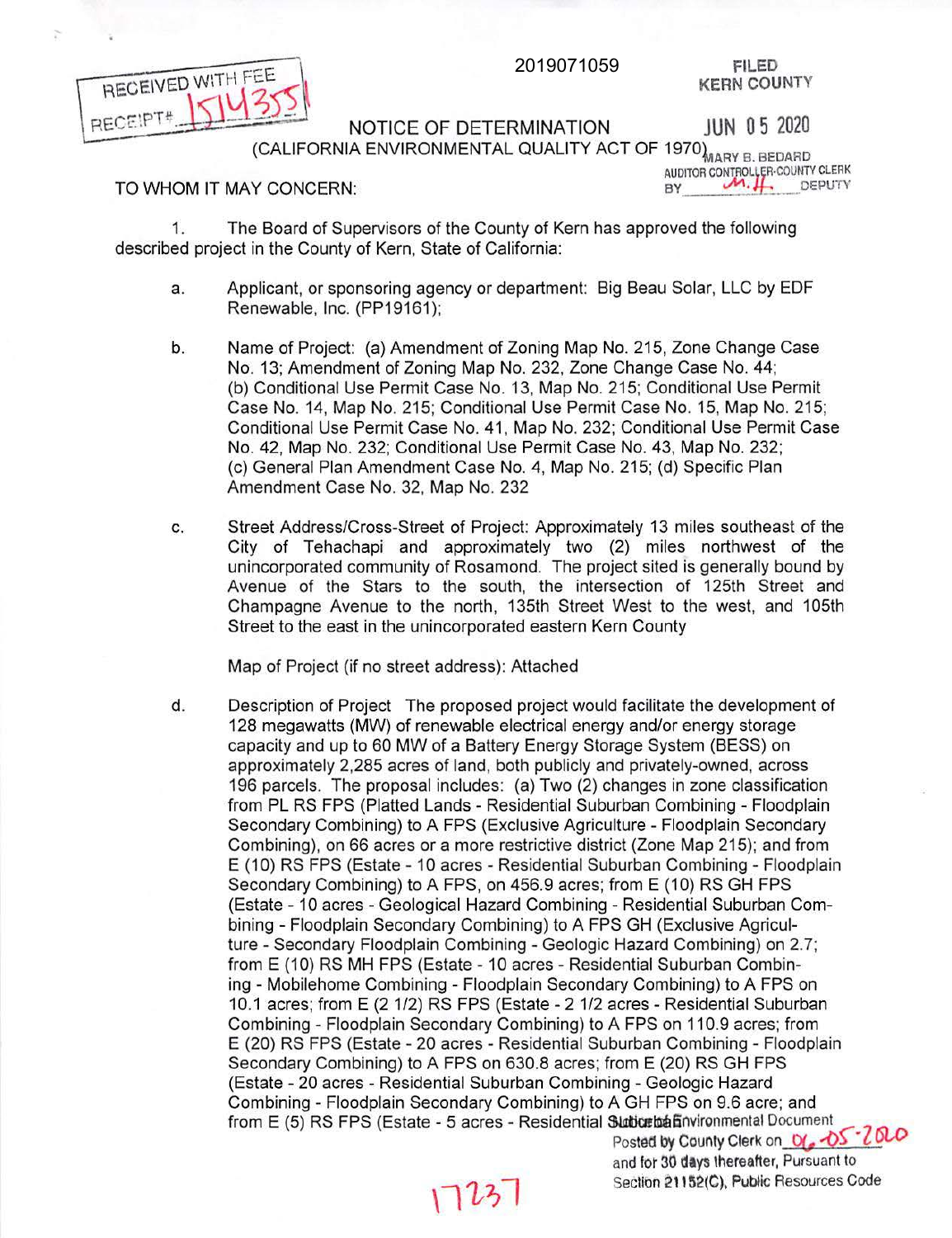Combining - Floodplain Secondary Combining) to A FPS on 80.6 acres or more restrictive districts (Zone Map 232); (b) Two (2) Conditional Use Permits to allow for the construction and operation of a solar photovoltaic electrical generating facility (Section 19.12.030.G) in an A FPS (Exclusive Agriculture - Floodplain Secondary Combining) District; Two (2) Conditional Use Permits to allow for the construction and operation of a communication tower (Section 19.12.030.F) in an A FPS District; and Two (2) Conditional Use Permits to allow for the construction and operation of a concrete batch plant (Section 19.12.030.G) in an A FPS and A FPS GH Districts (Zone Map 215 & Zone Map 232); (c) Amendment of the Circulation Element of the Kern County General Plan to remove sections and midsection line road reservations within and around the project site; (d) Amendment to the Willow Spring Specific Plan to remove sections and midsection line road reservations within and around the project site

2. Approval – Summary of Proceedings:

Adoption date June 2, 2020, Item No. \_\_\_\_\_ 5 \_\_\_\_\_ 2:00 p.m.

3. The Board of Supervisors of the County of Kern has determined that the project in its approved form will have a significant effect on the environment.

4. An Environmental Impact Report (EIR) and a Mitigation Measure Monitoring Program were prepared pursuant to California Environmental Quality Act of 1970 (CEQA) and the State CEQA Guidelines and were received and considered by the Board and certified as required by Section 15090 of the State CEQA Guidelines.

5. Mitigation measures and a Mitigation Measure Monitoring Program were made as conditions of approval of the project. Findings were made pursuant to Section 15091 of the State CEQA Guidelines. A Statement of Overriding Considerations was adopted for the project, pursuant to Section 15093 of the State CEQA Guidelines.

6. A copy of the EIR may be examined by any interested person during regular business hours at the following location: Kern County Administrative Center, 1115 Truxtun Avenue, Fifth Floor, Bakersfield, California 93301, telephone no. 868-3585.

Dated this \_\_\_ day of \_\_\_\_\_\_ \_, \_\_\_ \_

This Notice of Determination is filed on

Jun 05 2020

Kathleen Krause Clerk of the Board of Supervisors County of Kern, State of California

Jondi St. Court

Telephone No. 868-3600

By:

TS:sc (06/03/20)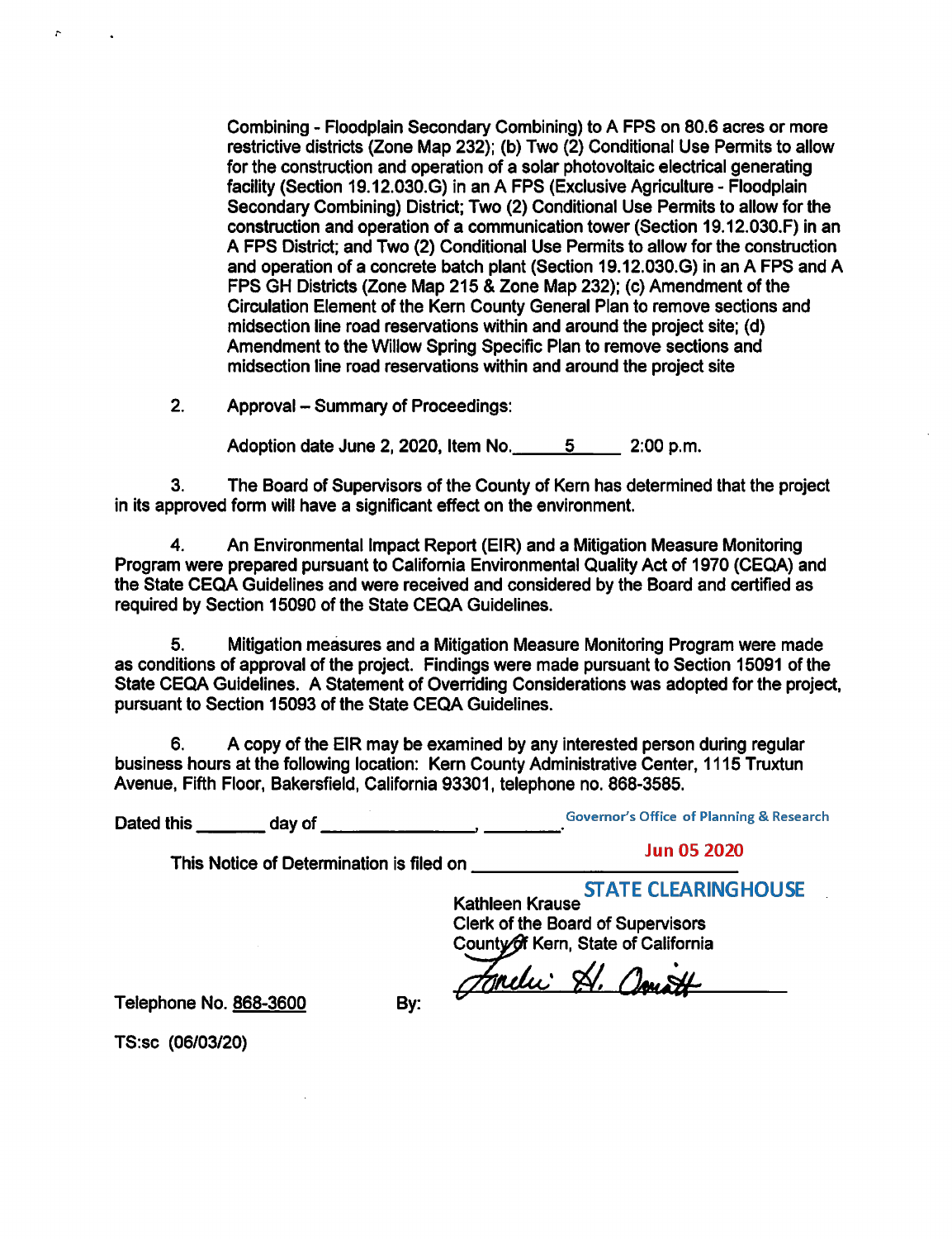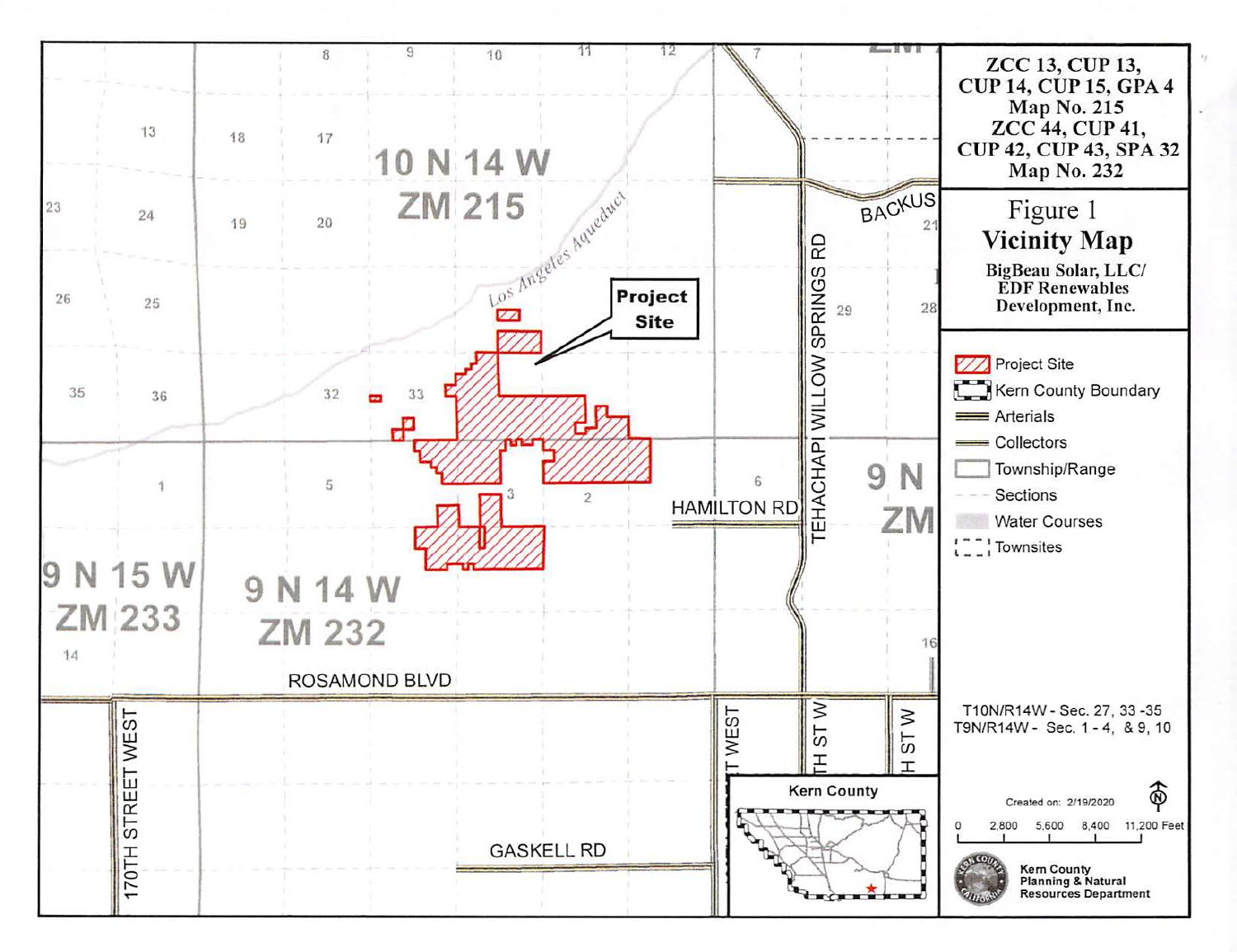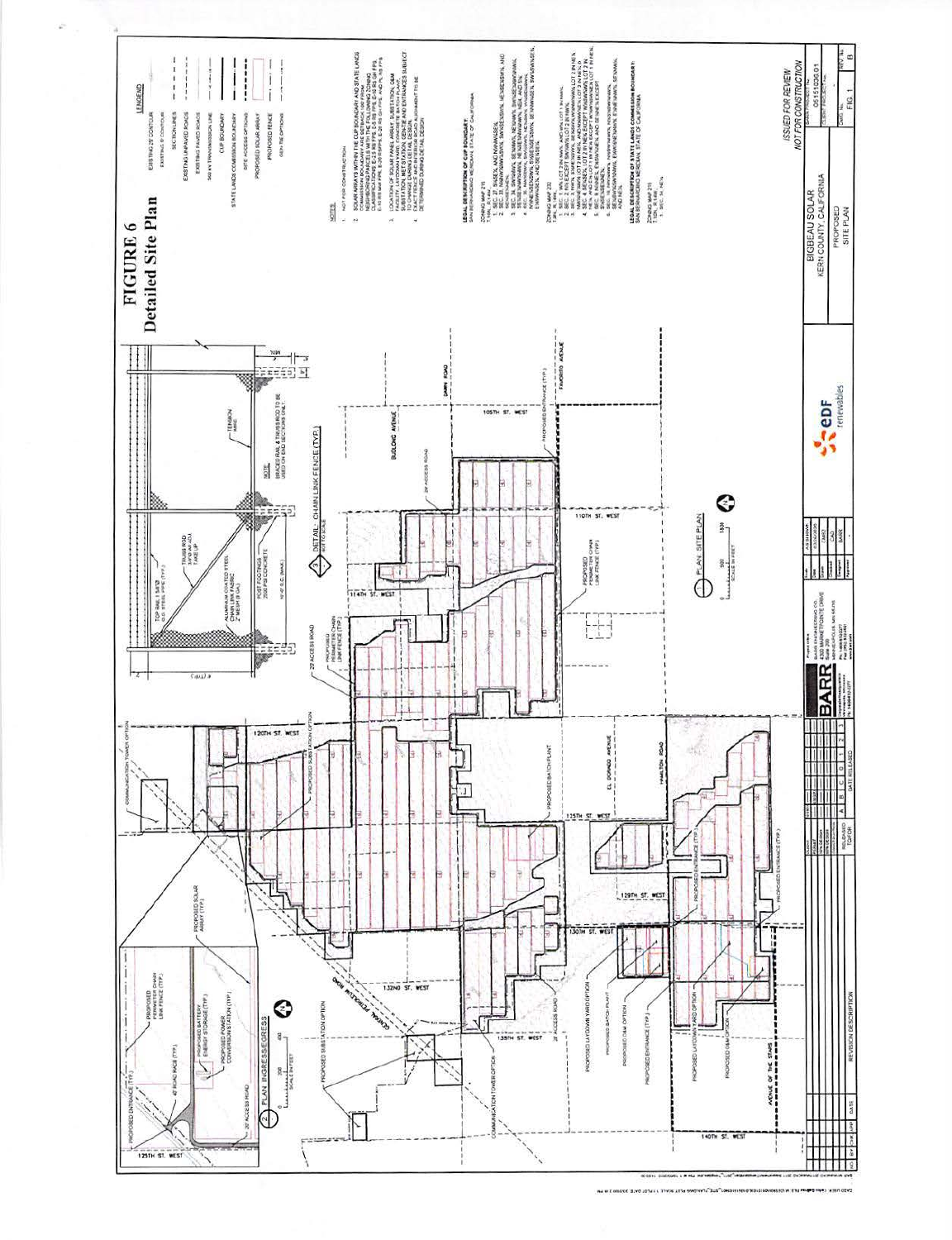

## State of California - Department of Fish and Wildhfe 2020 ENVIRONMENTAL FILING FEE CASH RECEIPT DFW 753.5a (Rev. 12/01/19) Previously DFG 753.5a

|                                                                                                                                                                                                                                |                                         |                          | <b>RECEIPT NUMBER:</b> |                          |                                            |
|--------------------------------------------------------------------------------------------------------------------------------------------------------------------------------------------------------------------------------|-----------------------------------------|--------------------------|------------------------|--------------------------|--------------------------------------------|
|                                                                                                                                                                                                                                |                                         |                          |                        | 15 - 06052020 - 15143551 |                                            |
|                                                                                                                                                                                                                                |                                         |                          |                        |                          | STATE CLEARINGHOUSE NUMBER (if applicable) |
| SEE INSTRUCTIONS ON REVERSE. TYPE OR PRINT CLEARLY.                                                                                                                                                                            |                                         |                          |                        |                          |                                            |
| <b>LEAD AGENCY</b>                                                                                                                                                                                                             | <b>LEAD AGENCY EMAIL</b>                |                          |                        | DATE                     |                                            |
| KERN COUNTY PLANNING AND NATURAL RESOURCES                                                                                                                                                                                     |                                         |                          |                        | 6/5/2020                 |                                            |
| COUNTY/STATE AGENCY OF FILING                                                                                                                                                                                                  |                                         |                          |                        |                          | DOCUMENT NUMBER                            |
| Kern                                                                                                                                                                                                                           |                                         |                          |                        | 17237                    |                                            |
| PROJECT TITLE                                                                                                                                                                                                                  |                                         |                          |                        |                          |                                            |
| PP19161                                                                                                                                                                                                                        |                                         |                          |                        |                          |                                            |
| PROJECT APPLICANT NAME                                                                                                                                                                                                         | PROJECT APPLICANT EMAIL                 |                          |                        | PHONE NUMBER             |                                            |
| BIGBEAU SOLAR LLC/EDF RENEWABLES INC                                                                                                                                                                                           |                                         |                          |                        | $(661)862-8600$          |                                            |
| PROJECT APPLICANT ADDRESS                                                                                                                                                                                                      | <b>CITY</b>                             | <b>STATE</b>             |                        | ZIP CODE                 |                                            |
| 2700 "M" STREET, SUITE #100                                                                                                                                                                                                    | <b>BAKERSFIELD</b>                      | СA                       |                        | 93301                    |                                            |
| PROJECT APPLICANT (check appropriate box)                                                                                                                                                                                      |                                         |                          |                        |                          |                                            |
| Local Public Agency<br><b>School District</b>                                                                                                                                                                                  | <b>Other Special District</b>           |                          | <b>State Agency</b>    |                          | $ \times $ Private Entity                  |
| <b>CHECK APPLICABLE FEES:</b><br>$[\times]$ Environmental Impact Report (EIR)<br>Mitigated/Negative Declaration (MND)(ND)                                                                                                      |                                         | \$3,343.25<br>\$2,406.75 | s                      | and the company of       | 3,343.25<br>0.00                           |
| Certified Regulatory Program document (CRP)                                                                                                                                                                                    |                                         | \$1,136.50               | \$                     |                          | 0.00                                       |
| $\Box$ Exempt from fee<br>Notice of Exemption (attach)<br>CDFW No Effect Determination (attach)<br>Fee previously paid (attach previously issued cash receipt copy)                                                            |                                         |                          |                        |                          |                                            |
| □ Water Right Application or Petition Fee (State Water Resources Control Board only)                                                                                                                                           |                                         | \$850.00                 |                        | <u>المناسب المستحدث</u>  | 0.00                                       |
| $\boxtimes$ County documentary handling fee                                                                                                                                                                                    |                                         |                          | s                      |                          | 50.00                                      |
| Other Communication of the Communication of the Communication of the Communication of the Communication of the Communication of the Communication of the Communication of the Communication of the Communication of the Commun |                                         |                          | Ś                      |                          |                                            |
| PAYMENT METHOD:                                                                                                                                                                                                                |                                         |                          |                        |                          |                                            |
| $\times$ Other<br>$\Box$ Check<br>$\Box$ Cash<br>$\Box$ Credit                                                                                                                                                                 |                                         | <b>TOTAL RECEIVED</b>    | \$                     |                          | 3,393.25                                   |
| <b>SIGNATURE</b>                                                                                                                                                                                                               | AGENCY OF FILING PRINTED NAME AND TITLE |                          |                        |                          |                                            |
| $M.H$ .<br>x                                                                                                                                                                                                                   | M. HERNANDEZ, KERN COUNTY CLERK, FST    |                          |                        |                          |                                            |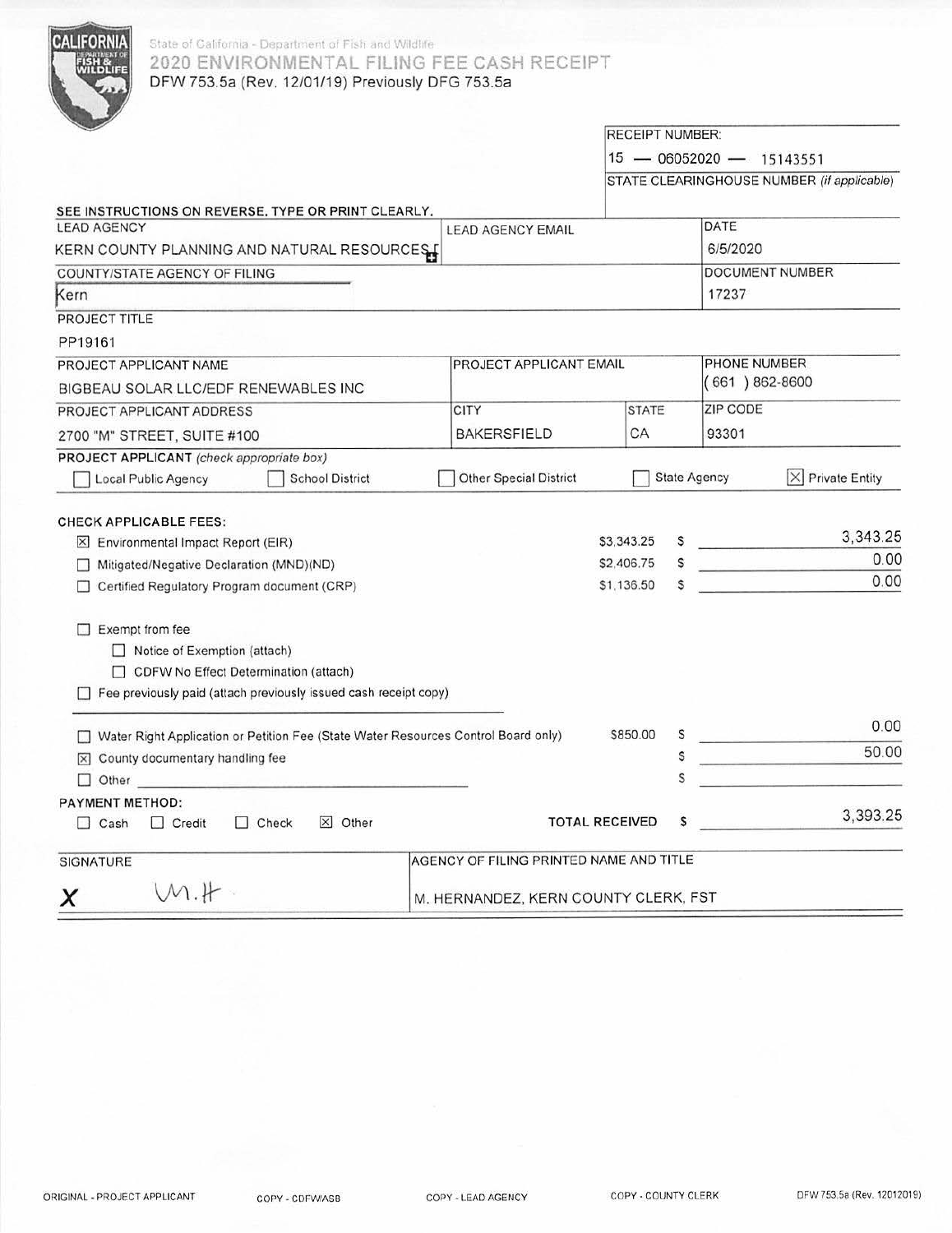## Kern County Clerks Office 1115 Truxtun Ave **Bakersfield CA 93301 661-868-3588**

| <b>CEQA</b><br><b>County Clerk Fee</b><br>#17237<br>NOD w/ EIR | 1 @ \$50.000<br>\$50.00       |
|----------------------------------------------------------------|-------------------------------|
| #17237                                                         | 1 @ \$3,343.250<br>\$3,343.25 |
| <b>Total</b>                                                   | \$3,393.25                    |
| JV #736186                                                     | \$3,393.25                    |
| Change                                                         | \$0.00                        |

ORDER NO: 393587 MAIL 6/5/2020 9:54:36 AM BAKERSFIELD MARICELA HERNANDEZ